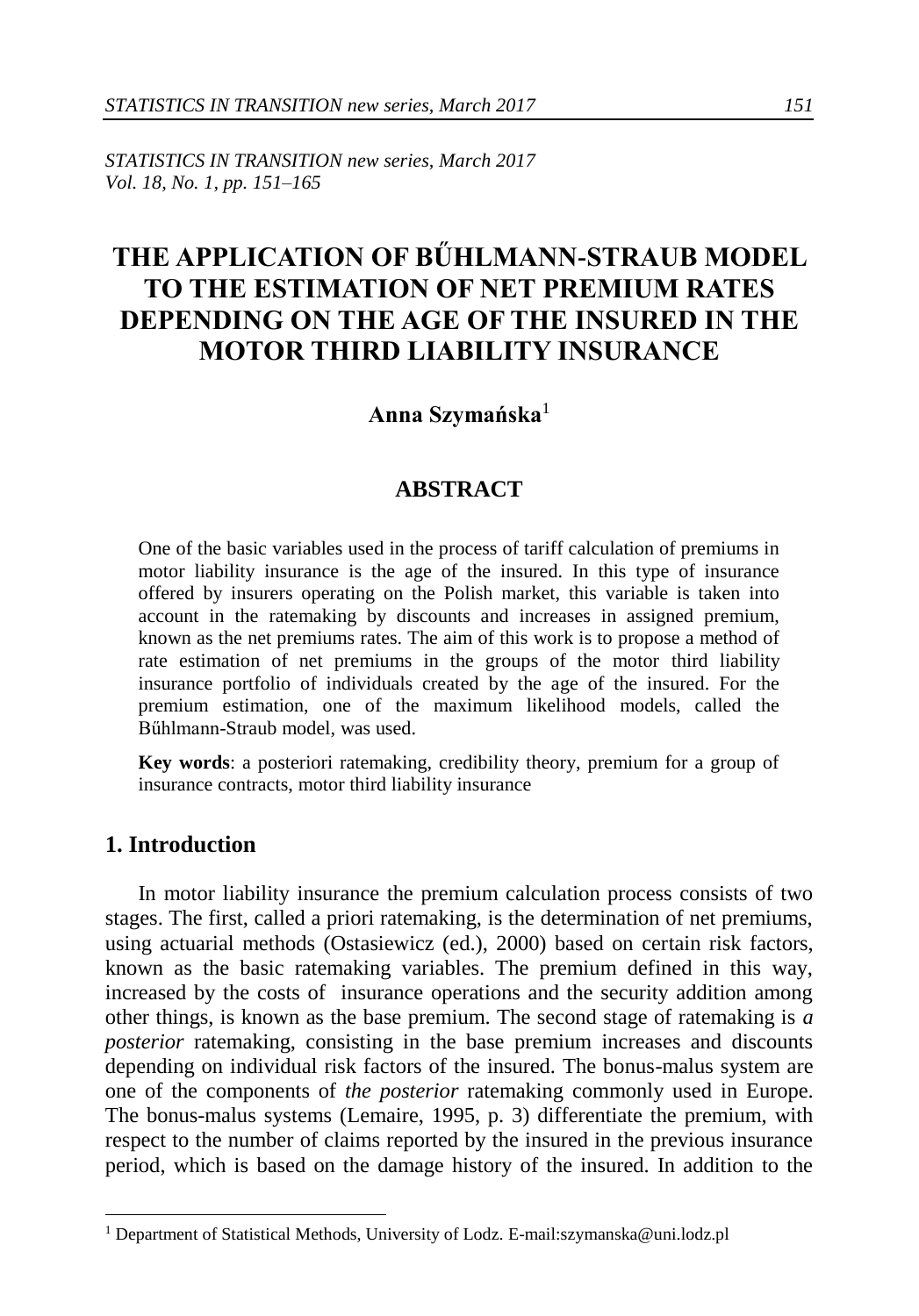bonus-malus system insurance companies may use other discounts and increases in the premium dependent on additional ratemaking variables, such as the age of the insured, the period of driving license holding, possession or not of children under the age of 12, profession of the insured, the age of the car, using car for business purposes, having or not any other insurance with the same company, continuation of insurance, etc. Competition on the insurance market should force the insurers to use different ratemaking variables in the ratemaking process to match premiums to the risk, represented by the insured, which should lead to lower premiums especially for those insured who do not cause damage. European countries use a few (usually from one to four) basic ratemaking variables. Most countries, including Poland, use the registration area of the vehicle and engine capacity as a major ratemaking factor pricing. In Europe, additional variables most often used in the ratemaking are the age of the insured, the use of the vehicle for commercial purposes and the age of the car. In Poland, an increase in the insured under the age of 25 is as high as 300% of the base premium. In some countries, such as France or Norway, the age is an element of *the prior* ratemaking. The aim of this paper is to present the method for determining the increases and discounts in the premium depending on the age of insured on the basis of estimation of premiums by the credibility estimation method and evaluation of premium rates related to the age applied in the audited insurance company. The author's proposition is to use the Bűhlmann-Straub model for this purpose. An example of the application of the new method is presented based on the data obtained from one of the insurance companies operating on the Polish market, which has reserved the right to stay anonymous.

#### **2. Bűlmann-Straub model**

Let  $X_{ij}$  denote the total amount of claims paid (or the number of claims) for the *i*-th insured (the *i*-th sub-group) in the *j*-th year of insurance. Suppose that the insurer has observations  $x_{ij}$ ,  $i=1,...,N$ ,  $j=1,...,t$ , which are the realizations of random variables  $X_{ii}$ . The amounts of payments  $x_{i,t+1}$  in year  $t+1$  are not known.

Let us assume that for each *i* the distribution of the random variable  $X_{ij}$ depends on parameter  $\theta_i$  and that random variables  $X_{ij}$  by given  $\Theta_i = \theta_i$  are independent and have the same distribution. Random vector  $\mathbf{X}_i = (X_{i1},..., X_{it})$ denotes the individual history of insurance for the policy *i* (*i*-th sub-group) in a portfolio consisting of *N* policies (subgroups). The aim of the insurer is to determine the net premium in the year *t*+1 for the contract and the (*i*-th subgroup), given the vector  $\mathbf{x}_i = (x_{i1},..., x_{it})$ .

Assuming the equivalence of claims and premiums – net premium  $m(\theta_i)$  for contract *i* (*i*-th sub-group) is defined by the formula:

$$
m(\theta_i) = E(X_{i,t+1}|\Theta_i = \theta_i)
$$
\n(1)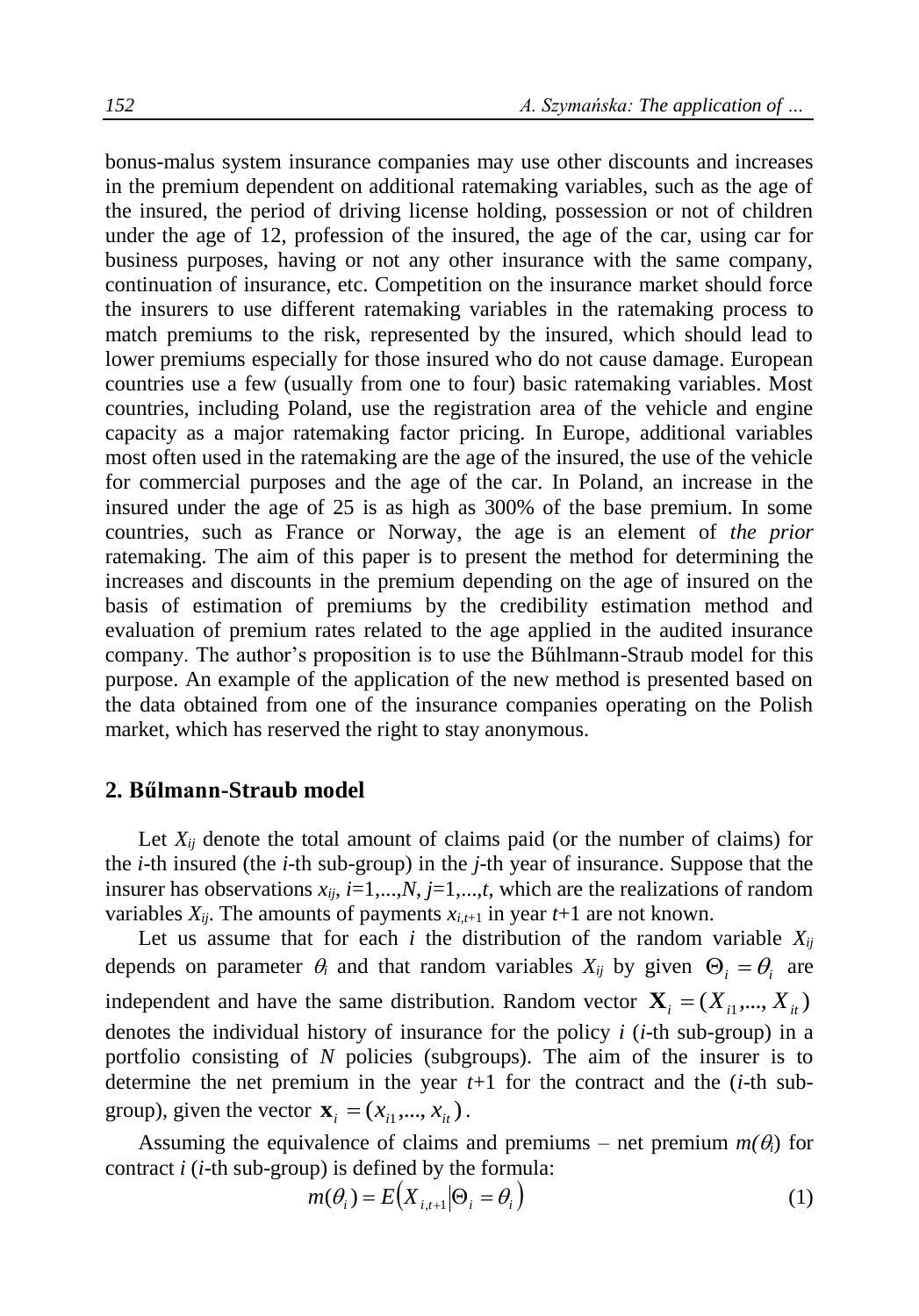Since we do not know  $\theta$  parameter value, the value of net contributions is unknown.

The premium calculated as a weighted average from the premium for the entire portfolio, i.e. collective premiums  $\mu = EX_{ij} = \frac{1}{Nt} \sum_{i=1}^{T} \sum_{j=1}^{N}$ *N i t j*  $\sum_{ij} = \frac{1}{Nt} \sum_{i=1}^{t} \sum_{j=1}^{t} x_{ij}$ *EX*  $-1$   $j=1$  $\mu = EX_{ii} = \frac{1}{N} \sum_{i=1}^{N} \sum_{i=1}^{t} x_{ii}$  and individual

premium  $\bar{x}_i = \frac{1}{t} \sum_{j=1}^{t}$ *t j*  $i = \frac{1}{t} \sum_{i=1}^{t} x_{ij}$ *x* 1  $\frac{1}{n} \sum_{i=1}^{n} x_{ii}$  in the form:

$$
m(\theta_i) = Z_i \overline{x}_i + (1 - Z_i)\mu \tag{2}
$$

is called a credibility premium for the i-th contract (the i-th sub-group), where  $Z_i \in [0,1]$  is a credibility factor (Kowalczyk, Poprawska and Ronka-Chmielowiec, 2006).

The estimator of variable  $X_{i,t+1}$  is called a predictor of this variable, while the predictor's value is called a forecast for  $X_{i,t+1}$  based on observations  $X_{i1},..., X_{it}$ . The basis of the credibility theory is the Bayesian statistical analysis with quadratic loss function (Krzyśko,1996).

One of the tasks of the credibility theory is to determine the values of the credibility  $Z_i$  factor. A small value of the coefficient means that the collective premium is more credible for the insurer than the individual premium. The factor  $Z_i$  is approximately equal to one when the history of damage to the policy or a group policy is long and has small variation with respect to time, or when contracts (group of policies) are very different from one another in terms of the history of damage.

Historically, the first model of the theory of credibility was the Bűhlmann model (Bűhlmann,1967), in which it is assumed that the portfolio policies can be divided into *N* sub-groups, each of which contains the same number of policies for which the data on *t* damage periods is available.

The Bűlmann-Straub model is a modified Bűlmann model, in which the number of policies included in the portfolio of individual subgroups does not have to be equal and which takes into account the importance of contracts in the portfolio. Also, the number of policies may vary periodically (Denuit, Marechal, Pitrebois and Walhin, 2007).

The model finds its application especially when a single policy or a small subset of policies differs significantly, in terms of risk profile, from the others. It is a one-way classification model. The model takes into account the weights (i.e. the volume of risk)  $w_{ij}$  of random variables  $X_{ij}$ . If the random variable  $X_{ij}$  denotes the arithmetic average of  $w_{ij}$  independent random variables with the same distributions, then the numbers  $w_{ij}$  are natural weights. The actuary, however, may establish its own weights, which do not have to be integers. In this model, insurance histories may have different lengths  $t_i$  for different contracts  $i$ . The structure of the data in the model is presented in Table 1 (Jasiulewicz, 2005).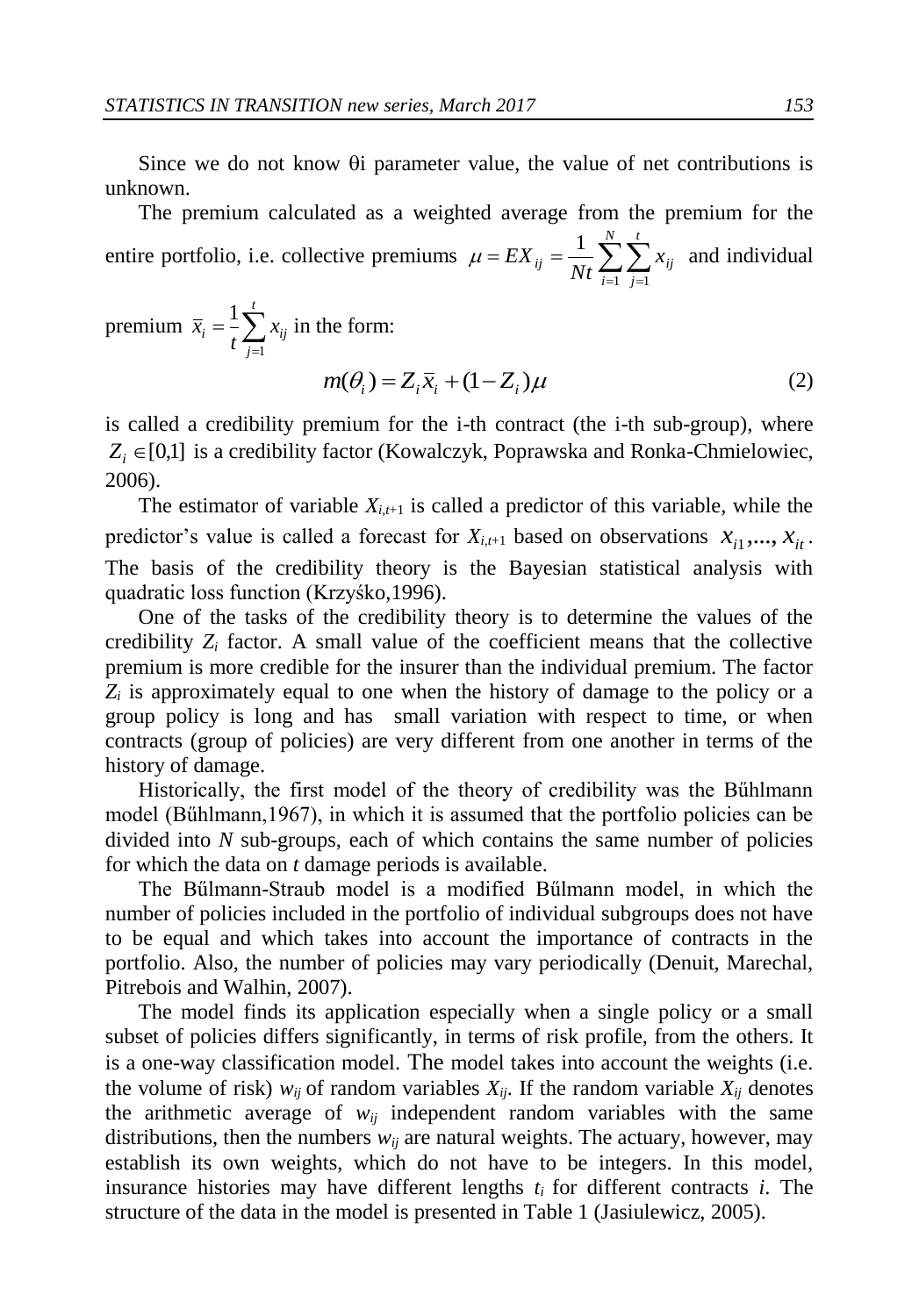| Groups of | Years of insurance |                   |          |          |  |  |  |  |
|-----------|--------------------|-------------------|----------|----------|--|--|--|--|
| policies  |                    | 2                 | $\cdots$ | t        |  |  |  |  |
|           | $x_{11}$           | $x_{12}$          | $\cdots$ | $x_{1t}$ |  |  |  |  |
|           | $w_{11}$           | $w_{12}$          |          | $W_{1t}$ |  |  |  |  |
| 2         | $x_{21}$           | $x_{22}$          | $\cdots$ | $x_{2t}$ |  |  |  |  |
|           | W2I                | W22               |          | $W_{2t}$ |  |  |  |  |
| $\cdots$  | $\cdots$           | $\cdots$          | $\cdots$ | $\cdots$ |  |  |  |  |
| N         | $x_{N1}$           | $x_{N2}$ $w_{N2}$ | $\cdots$ | $x_{Nt}$ |  |  |  |  |
|           | $W_{N1}$           |                   |          | $W_{Nt}$ |  |  |  |  |

**Table 1.** Structure of data in the Bűlmann-Straub model

As previously assigned, let  $X_i = (X_{i1},..., X_{it})$  be a vector of observation of the number of damages for *i*-th policy (*i*-th subgroup of policies) during last *t* years, and let random variable  $\Theta_i$ , represent the structure of risk in the portfolio.

The assumptions of the Bűlmann-Straub model (Bűlmann and Straub,1970):

1. For given *i* and  $\Theta_i = \theta_i$ , random variables  $X_{i1},...,X_{it}$  are conditionally independent and

$$
E(X_{ij}|\theta_i) = m(\theta_i),\tag{3}
$$

$$
Var(X_{ij} \mid \theta_i) = \frac{s^2(\theta_i)}{w_{ij}}
$$
 (4)

for  $i=1,...,N$ ,  $j=1,...,t$ , wherein variables  $w_{ij}$  are known.

2. Pairs  $(\Theta_1, X_1),...,(\Theta_N, X_N)$  are mutually independent and random variables  $\Theta_1, \ldots, \Theta_N$  are independent and have the same distributions.

Let there be given:

- the average amount of damages for the *i*-th sub-group of policies:

$$
\overline{X}_{iw} = \sum_{j=1}^{t} \frac{w_{ij}}{w_i} X_{ij}, \quad w_i = \sum_{j=1}^{t} w_{ij},
$$
\n(5)

- the average amount of damage for the portfolio:

$$
\overline{X}_{ww} = \sum_{i=1}^{N} \frac{w_i}{w} \overline{X}_{iw}, \quad w = \sum_{i=1}^{N} w_i,
$$
\n(6)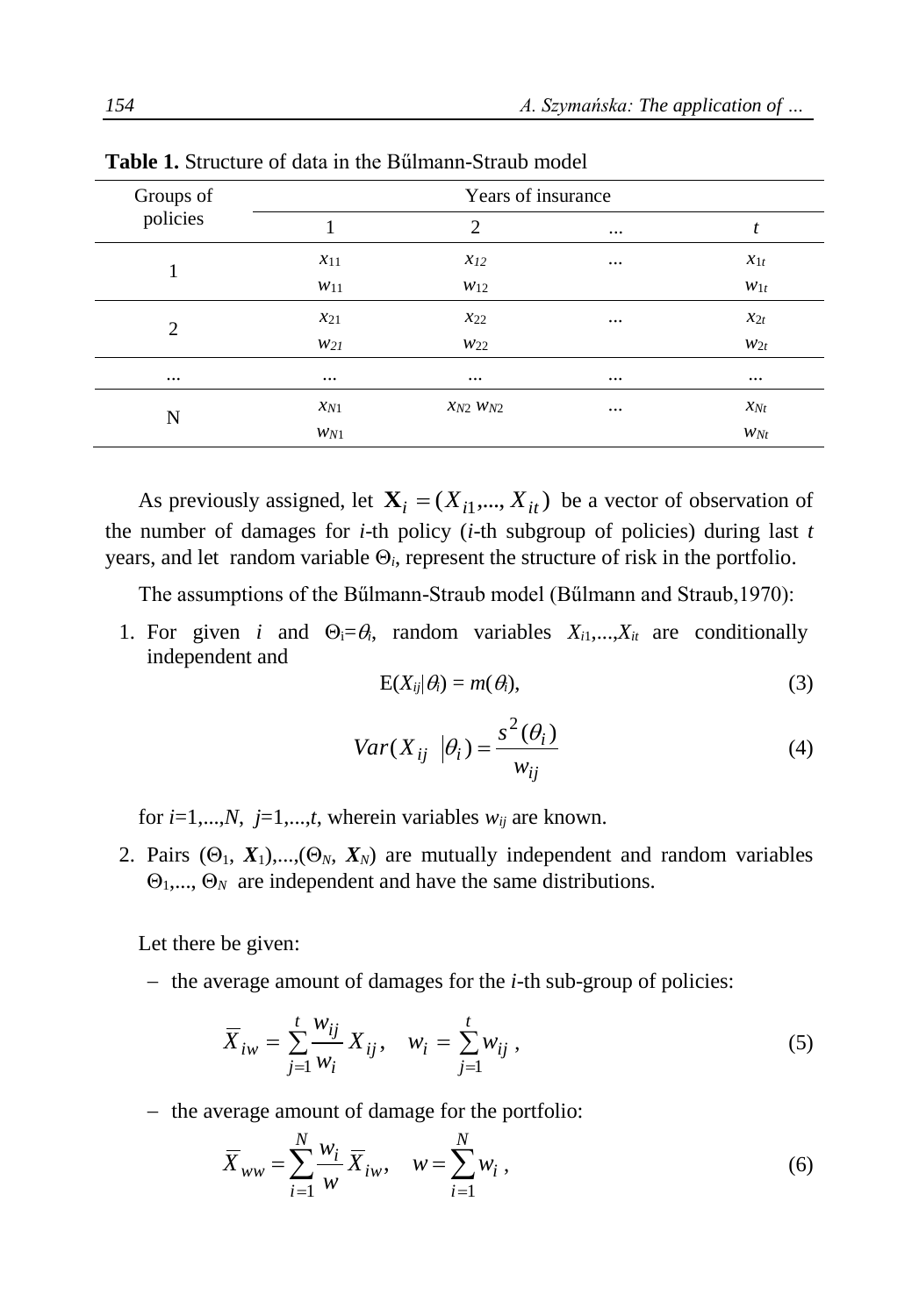structural parameters of risk in the portfolio:

$$
\mu = Em(\Theta_i) = EX_{ij}, \quad \varphi = Es^2(\Theta_i), \quad \psi = Var(m(\Theta_i)), \tag{7}
$$

where:

- $\mu$  collective net premium, which is a weighted average of the individual net premiums  $m(\theta_i)$ ; the overall mean, it is the expected value of the claim amount for an arbitrary policyholder in the portfolio
- *φ* describes the average volatility of claims in a group (variation within the group)
- *ψ* describes the variation of claims between groups.

It can be proved that if the assumptions of the Bűlmann-Straub model are met, then (Kass, Goovaerts, Dhaene and Denuit, 2001):

1. best inhomogeneous linear predictor  $\widetilde{m}_i = E(X_{i n+1} | \mathbf{X}_i)$  of the credibility premium  $m(\Theta_i)$  in the sense of least mean square error is of the form:

$$
\widetilde{m}_i = Z_i \overline{X}_{iw} + (1 - Z_i)\mu , \qquad (8)
$$

where the trust factor is  $i\psi + \varphi$  $_{i}\psi$  $\ddot{}$  $=$ *i*  $i = \frac{W_i}{W_i \psi}$  $Z_i = \frac{w}{\sqrt{2\pi}}$ 

2. best homogeneous linear predictor  $\tilde{m}_i^*$  of the credibility premium  $m(\Theta_i)$  in the sense of least mean square error is of the form:

$$
\widetilde{m}_i^* = Z_i \overline{X}_{iw} + (1 - Z_i) \overline{X}_{zw},\tag{9}
$$

where the trust factor is  $\partial_t \psi + \varphi$  $_{i}\psi$  $^{+}$  $=$ *i*  $i = \frac{W_i}{W_i \psi}$  $Z_i = \frac{w_i \psi}{\sqrt{w_i}}$  and  $\overline{X}_{zw} = \sum_{i=1}^{N} \frac{Z_i}{Z_i} \overline{X}_{iw}, \quad Z = Z_1 + ... + Z_N$ *N i*  $Z_{zw} = \sum_{i=1}^{\infty} \frac{Z_i}{Z} \overline{X}_{iw}, \quad Z = Z_1 + ... + Z_k$  $\overline{X}_{zw} = \sum_{i=1}^{N} \frac{Z_i}{Z} \overline{X}_{iw}, \quad Z = Z_1 + ... +$  $, \quad Z = Z_1 + ...$ 1 .

It can be proved that if the assumptions of the Bűlmann-Straub model are met, then unbiased estimators of structural parameters in the portfolio are of the form (Kass, Goovaerts, Dhaene, and Denuit, 2001):

$$
\hat{\mu} = \overline{X}_{zw}, \ \hat{\varphi}_N = MSW, \ \hat{\psi} = \frac{w(N-1)(MSB - MSW)}{w^2 - \sum_{i=1}^{N} w_i^2}, \tag{10}
$$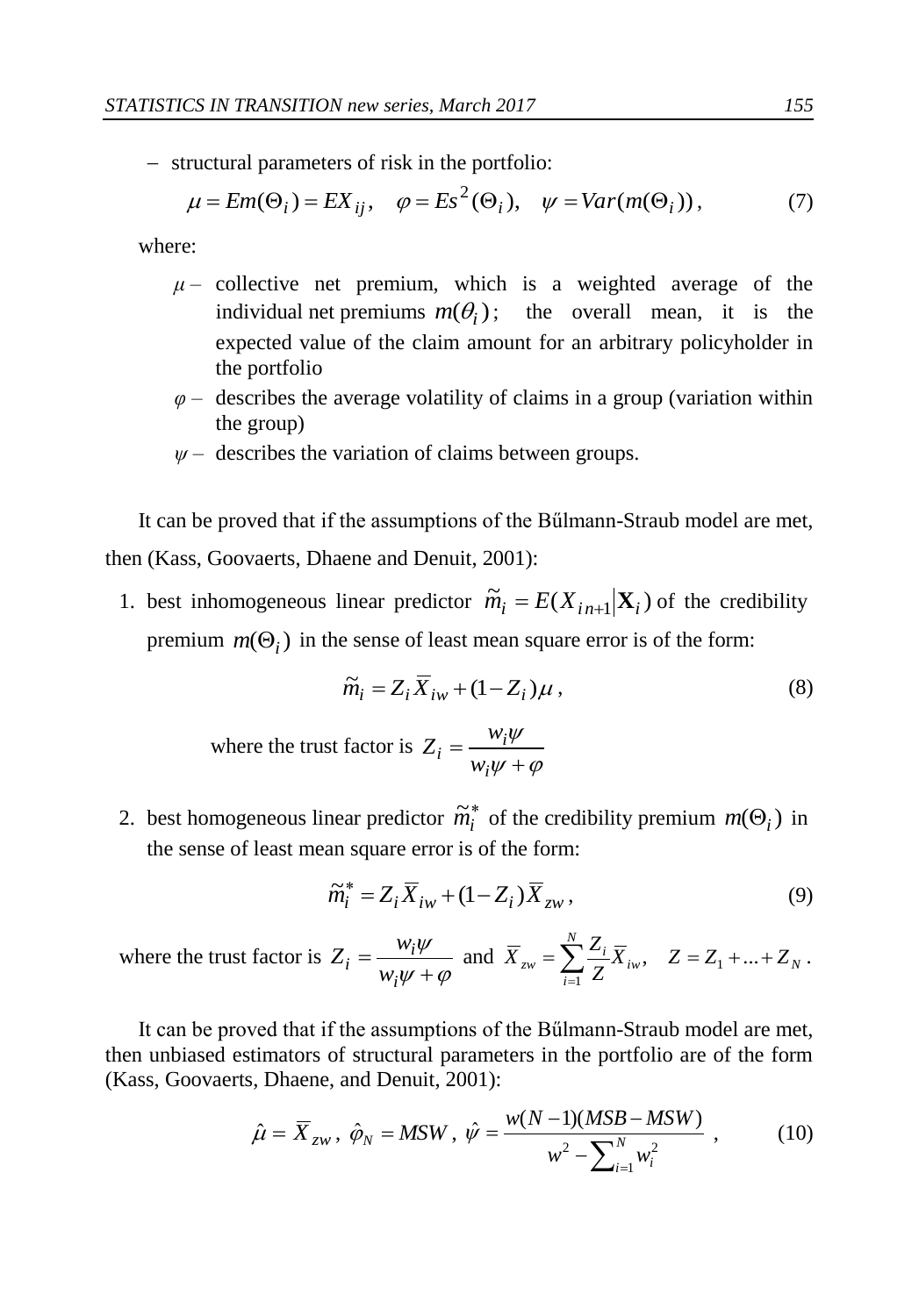where:

$$
SSW = \sum_{i=1}^{N} \sum_{j=1}^{t} w_{ij} (X_{ij} - \overline{X}_i)^2
$$
 - the weighted sum of squares of deviations within  
groups (sum-of-squares-within);  

$$
MSW = \frac{SSW}{(t-1)N}
$$
 - the average weighted sum of squares of deviations within  
groups (mean-square-within);  

$$
SSB = \sum_{i=1}^{N} w_i (\overline{X}_{iw} - \overline{X}_{ww})^2
$$
 - the weighted sum of squares of deviations between  
groups (sum-of-squares-between);  

$$
MSB = \frac{SSB}{N-1}
$$
 - the average weighted sum of squares of deviations between

groups (*mean-square-between*).

If the assumptions of the Bűlmann-Straub model are met, the average square error of inhomogenous and homogeneous predictor of credibility premium  $m(\Theta_i)$  are respectively (Daykin, Pentikäinen and Pesonen, 1994):

$$
MSE_i = E(m(\Theta_i) - \widetilde{m}_i)^2 = (1 - Z_i)\psi, \qquad (11)
$$

$$
MSE_i^* = E(m(\Theta_i) - \tilde{m}_i^*)^2 = (1 - Z_i)\psi \left(1 + \frac{1 - Z_i}{Z}\right)
$$
 (12)

for  $i = 1, ..., N$ .

## **3. Example of application of the model to evaluate the rates of premium in groups separated by the age of insured**

An empirical research was carried out based on the data from the portfolio of the third party liability insurance of motor vehicle owners individuals from the period of four years. For the sake of the study more than 100,000 policies were drawn for each year analyzed (the exact sample size is not specified due to the anonymity of the data). In what follows, this sample will be called portfolio. The data, in an aggregated form, on the number and value of claims paid with respect to the age groups of the insured are presented in Tables 2 and 3. The division of the insured into age groups is consistent with the classification of the insurer. The specified number of claims and the division into classes according to the value of claims paid is consistent with the tariffs of the insurer.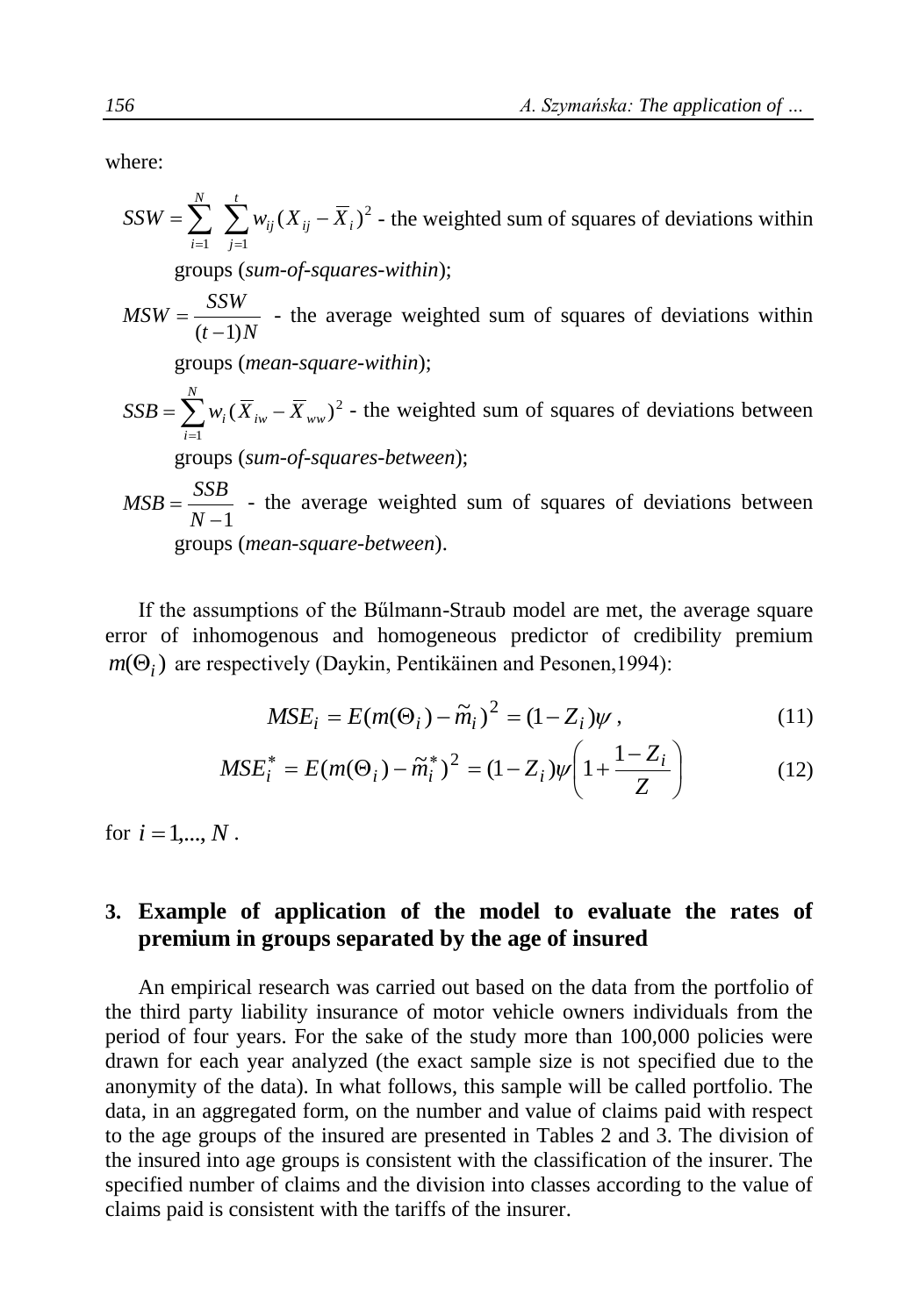| year           | age       |          | number of claims |                |        | portfolio |
|----------------|-----------|----------|------------------|----------------|--------|-----------|
|                |           | $\Omega$ | $\mathbf{1}$     | $\mathfrak{D}$ | 3      |           |
| $\mathbf{1}$   | 18-25     | 1.2560   | 0.0889           | 0.0049         | 0.0005 | 1.3503    |
|                | $25 - 28$ | 2.5665   | 0.1186           | 0.0049         | 0.0000 | 2.6899    |
|                | 28-43     | 41.6109  | 1.6970           | 0.0674         | 0.0038 | 43.3790   |
|                | $43 - 53$ | 27.0127  | 1.1649           | 0.0361         | 0.0032 | 28.2170   |
|                | 53-90     | 23.3994  | 0.9299           | 0.0323         | 0.0022 | 24.3638   |
|                |           | 95.8455  | 3.9993           | 0.1455         | 0.0097 | 100.0000  |
| $\overline{2}$ | 18-25     | 1.0846   | 0.0869           | 0.0040         | 0.0004 | 1.1758    |
|                | $25 - 28$ | 2.4324   | 0.1145           | 0.0047         | 0.0007 | 2.5524    |
|                | 28-43     | 42.3952  | 1.7107           | 0.0625         | 0.0040 | 44.1724   |
|                | $43 - 53$ | 25.5445  | 1.0824           | 0.0385         | 0.0018 | 26.6672   |
|                | 53-90     | 24.4352  | 0.9617           | 0.0345         | 0.0007 | 25.4321   |
|                | У         | 95.8918  | 3.9562           | 0.1443         | 0.0076 | 100.0000  |
| $\overline{3}$ | 18-25     | 1.3342   | 0.1013           | 0.0052         | 0.0005 | 1.4411    |
|                | $25 - 28$ | 2.8953   | 0.1418           | 0.0079         | 0.0007 | 3.0457    |
|                | 28-43     | 42.5567  | 1.7898           | 0.0611         | 0.0025 | 44.4100   |
|                | $43 - 53$ | 23.8434  | 1.0471           | 0.0486         | 0.0017 | 24.9408   |
|                | 53-90     | 25.0821  | 1.0385           | 0.0397         | 0.0020 | 26.1624   |
|                | У         | 95.7117  | 4.1185           | 0.1624         | 0.0074 | 100.0000  |
| 4              | 18-25     | 0.9935   | 0.0675           | 0.0063         | 0.0000 | 1.0672    |
|                | $25 - 28$ | 2.0259   | 0.0983           | 0.0048         | 0.0003 | 2.1292    |
|                | 28-43     | 42.5934  | 1.5122           | 0.0549         | 0.0020 | 44.1626   |
|                | $43 - 53$ | 23.3443  | 0.8661           | 0.0344         | 0.0005 | 24.2452   |
|                | 53-90     | 27.4171  | 0.9433           | 0.0336         | 0.0018 | 28.3958   |
|                | ᡪ         | 96.3742  | 3.4874           | 0.1339         | 0.0045 | 100.0000  |

**Table 2.** The structure of the insured by the age and the number of claims paid in the motor third liability insurance portfolio in the years analyzed  $\lceil\% \rceil$ 



Figure 1. The structure of the insured by the age in the motor third liability insurance portfolio in the years analyzed [%]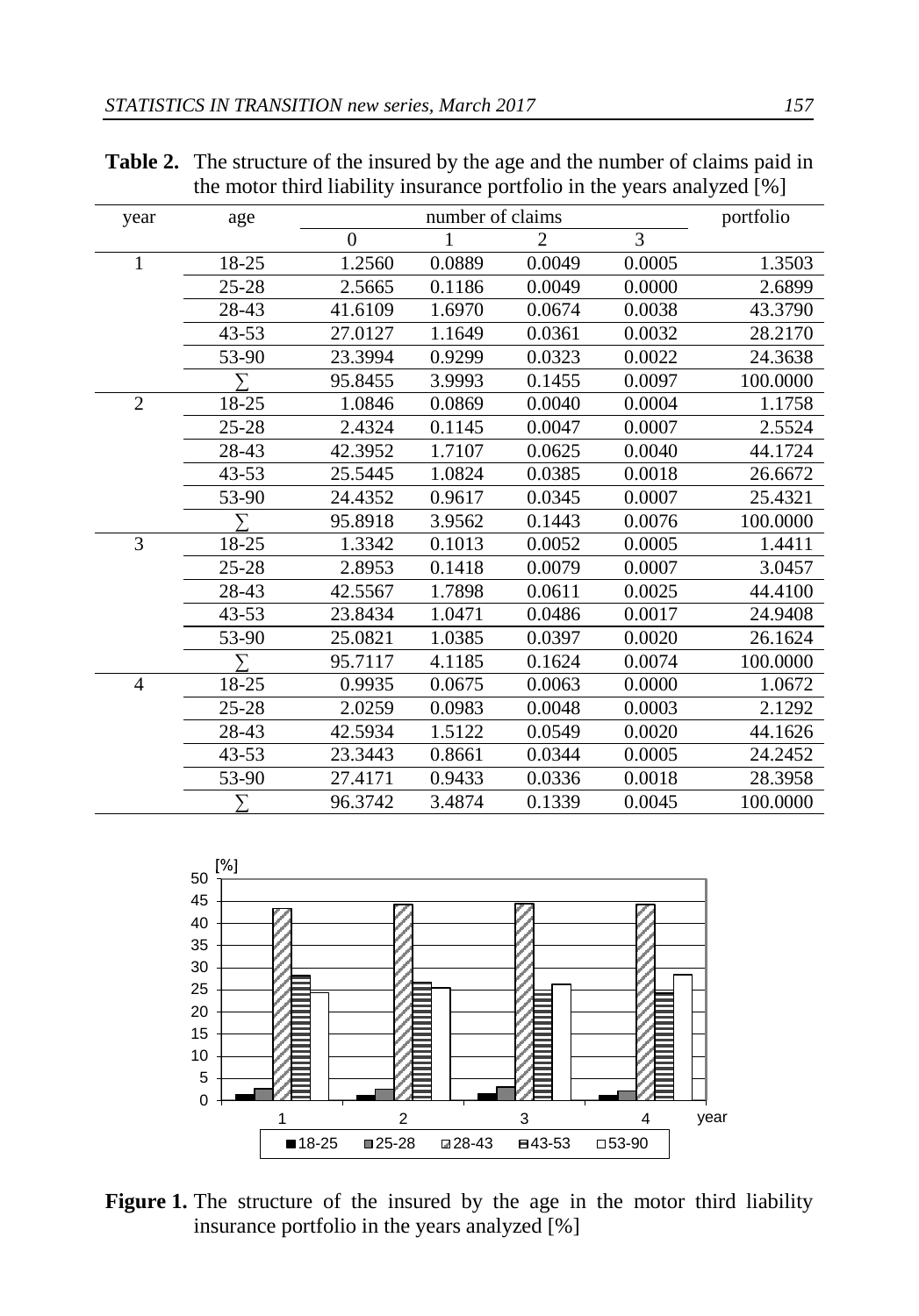In the years analyzed, people aged under 25 accounted for just over 1% of the insured in the analyzed portfolio. The largest group are the insured at the age from 28 to 43 (approx. 44%). Figure 2 presents the mean number of claims paid in each age group in the years analyzed. The highest loss ratio of above 0.07 in the studied period was observed in the group of under 25. Among the insured aged from 25 to 28 there has been an annual average of 0.048 to 0.052 damages. It should be noted that in other age groups, the average number of claims submitted per year was smaller, it varied from 0.036 to 0.046 and was close to the portfolio mean, which ranged from 0.038 to 0.45.



**Figure 2.** The average number of claims paid in the motor third liability insurance portfolio in the years analyzed according to the insured age groups

**Table 3.** The structure of the insured by the age and the value of claims paid in the motor third liability insurance portfolio in the years analyzed

|                |               |       |       |       |        |         |          | value of claim [ thousands of zlotys] |          |      |                          |                   |           |
|----------------|---------------|-------|-------|-------|--------|---------|----------|---------------------------------------|----------|------|--------------------------|-------------------|-----------|
| year           | age<br>years] | (0,1] | (1,3] | (3,5) | (5,10] | (10,20] | (20, 30] | (30, 40]                              | (40, 50] |      | $(50, 100]$ $(100, 200]$ | $\geq$<br>200     | portfolio |
| 1              | $18 - 25$     | 0.31  | 0.65  | 0.39  | 0.52   | 0.23    | 0.09     | 0.03                                  | 0.00     | 0.04 | 0.01                     | 0.00              | 2.27      |
|                | $25 - 28$     | 0.58  | 1.25  | 0.45  | 0.34   | 0.16    | 2.81     | 0.01                                  | 0.01     | 0.08 |                          | $0.00\ 0.00$      | 2.98      |
|                | 28-43         | 8.99  | 17.10 | 6.63  | 5.64   | 2.21    | 16.97    | 0.44                                  | 0.19     | 0.48 | 0.12 0.01                |                   | 42.55     |
|                | $43 - 53$     | 5.73  | 12.07 | 4.69  | 3.50   | 1.66    | 0.84     | 0.26                                  | 0.09     | 0.40 | $0.05$ 0.01              |                   | 29.01     |
|                | 53-90         | 4.42  | 9.68  | 3.65  | 3.11   | 1.33    | 1.13     | 0.14                                  | 0.06     | 0.30 | 0.04                     | 0.01              | 23.20     |
|                |               | 20.04 | 40.75 | 15.82 | 13.10  | 5.59    | 5.33     | 0.88                                  | 0.36     | 1.30 |                          | 0.15 0.04         | 100.00    |
| $\overline{2}$ | up to         | 0.27  | 0.78  | 0.33  | 0.40   | 0.26    | 0.08     | 0.02                                  | 0.03     | 0.03 |                          | $0.02 \quad 0.00$ | 2.21      |
|                | 25            |       |       |       |        |         |          |                                       |          |      |                          |                   |           |
|                | $25 - 28$     | 0.49  | 1.04  | 0.48  | 0.47   | 0.25    | 0.12     | 0.04                                  | 0.02     | 0.03 |                          | $0.00\ 0.00$      | 2.92      |
|                | 28-43         | 7.74  | 18.29 | 6.67  | 5.78   | 2.60    | 1.05     | 0.35                                  | 0.19     | 0.44 |                          | 0.12 0.04         | 43.27     |
|                | $43 - 53$     | 5.49  | 10.95 | 4.47  | 3.32   | 1.73    | 0.74     | 0.20                                  | 0.13     | 0.22 | $0.06$ $0.02$            |                   | 27.34     |
|                | 53-90         | 4.89  | 9.73  | 3.98  | 3.06   | 1.51    | 0.50     | 0.21                                  | 0.14     | 0.22 | 0.02                     | 0.01              | 24.26     |
|                | Σ             | 18.88 | 40.78 | 15.93 | 13.02  | 6.35    | 2.49     | 0.82                                  | 0.50     | 0.94 | 0.21                     | 0.07              | 100.00    |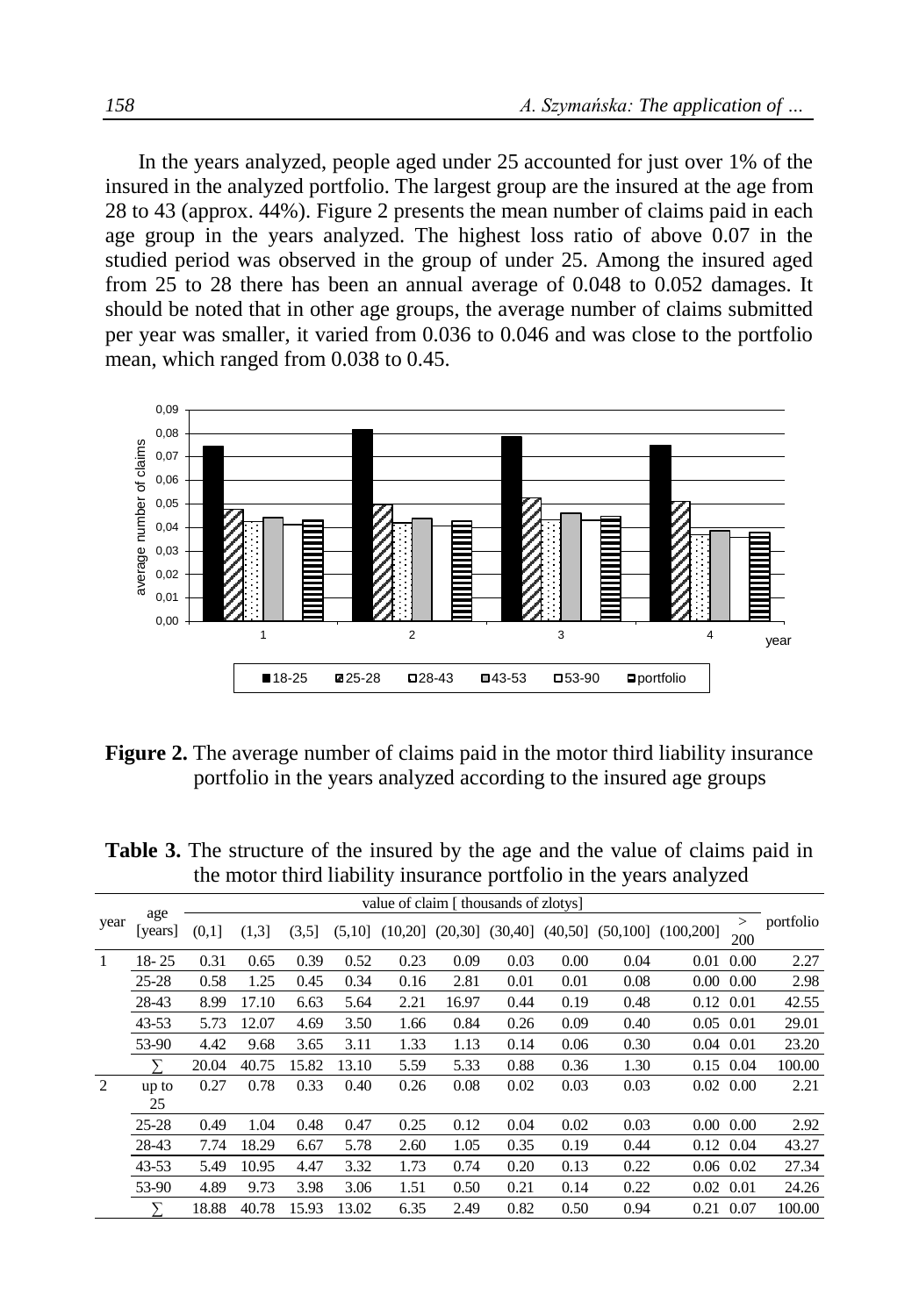3 up to 25

|      |                |  |  |                                       |  | $\sim$ and $\sim$ 1.1.0 divergence of the induced of the time the state of vitaming pure in<br>the motor third liability insurance portfolio in the years analyzed (cont.) |           |
|------|----------------|--|--|---------------------------------------|--|----------------------------------------------------------------------------------------------------------------------------------------------------------------------------|-----------|
|      |                |  |  | value of claim [ thousands of zlotys] |  |                                                                                                                                                                            |           |
| year | age<br>[years] |  |  |                                       |  | $(0,1]$ $(1,3]$ $(3,5]$ $(5,10]$ $(10,20]$ $(20,30]$ $(30,40]$ $(40,50]$ $(50,100]$ $(100,200]$ $\frac{>}{200}$                                                            | portfolio |

25-28 0.49 1.48 0.59 0.48 0.25 0.07 0.04 0.05 0.05 0.01 0.01 3.51 28-43 7.34 17.90 7.16 5.89 2.82 1.05 0.42 0.19 0.31 0.11 0.02 43.23 43-53 4.29 10.97 4.00 3.38 1.74 0.55 0.23 0.12 0.23 0.05 0.02 25.60

0.40 0.84 0.45 0.42 0.23 0.06 0.05 0.02 0.02 0.01 0.01 2.50

**Table 3.** The structure of the insured by the age and the value of claims paid in

|   | 53-90     | 4.59  | 10.46 | 4.22        | 3.39 | 1.39 | 0.53 | 0.26 | 0.09 | 0.19 | $0.03$ 0.01       | 25.17  |
|---|-----------|-------|-------|-------------|------|------|------|------|------|------|-------------------|--------|
|   |           | 17.11 | 41.66 | 16.42 13.55 |      | 6.43 | 2.27 | 1.01 | 0.48 | 0.81 | $0.21$ 0.06       | 100.00 |
| 4 | $do$ 25   | 0.30  | 0.75  | 0.34        | 0.37 | 0.17 | 0.05 | 0.02 | 0.01 | 0.01 | 0.01 0.01         | 2.03   |
|   | $25 - 28$ | 0.42  | 1.00  | 0.64        | 0.44 | 0.18 | 0.10 | 0.03 | 0.01 | 0.02 | $0.00\ 0.00$      | 2.84   |
|   | 28-43     | 8.53  | 17.74 | 7.56        | 5.08 | 2.90 | 0.66 | 0.37 | 0.12 | 0.26 | $0.03 \quad 0.02$ | 43.28  |
|   | $43 - 53$ | 4.79  | 10.13 | 4.30        | 3.13 | 1.73 | 0.42 | 0.11 | 0.03 | 0.14 | $0.03$ 0.03       | 24.84  |
|   | 53-90     | 5.61  | 10.91 | 4.71        | 3.27 | 1.67 | 0.38 | 0.12 | 0.10 | 0.19 | $0.02 \quad 0.02$ | 27.00  |
|   |           | 19.66 | 40.54 | 17.56 12.28 |      | 6.64 | 1.61 | 0.65 | 0.27 | 0.62 | 0.10 0.08         | 100.00 |
|   |           |       |       |             |      |      |      |      |      |      |                   |        |

Figure 3 presents the average value of claims paid in separate age groups of the insured.



**Figure 3.** The average value of claims paid in the motor third liability insurance portfolio in the years analyzed, according to the age of the insured

As one can see in Figure 3, the highest average value of payments was observed in the group of insured under the age of 25. Analyzing the data from Table 3, one can observe that the structure of claims paid in the group of insured persons under the age of 25 differs from the structure of payments in other age groups. Persons under the age of 25 cause less damage of low value and more damage of higher value. For example, the payout structure of different age groups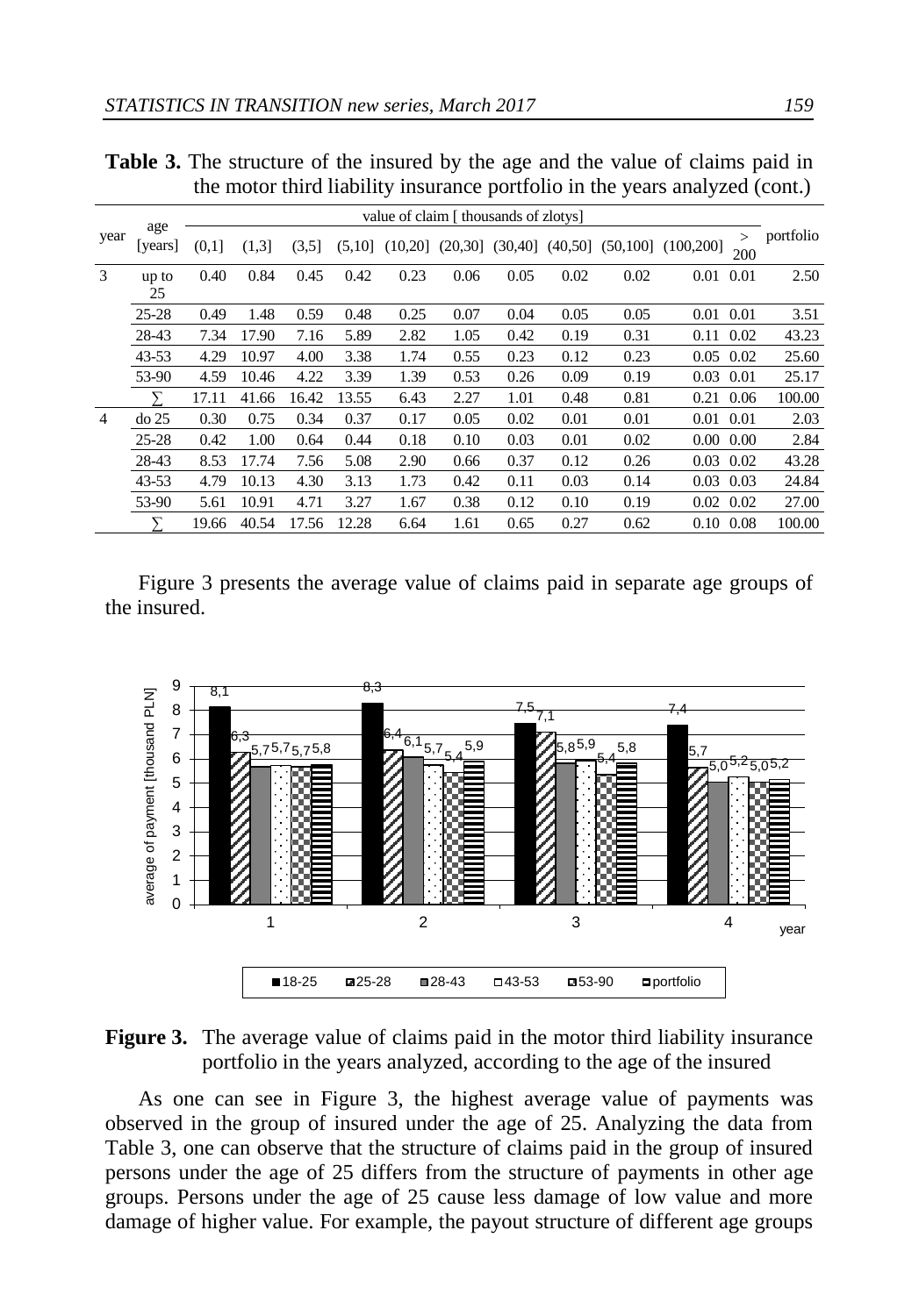surveyed for the first years is shown in Figure 4. Damages up to 5 thousand zlotys constitute 59% of all payments in the group of insured persons under the age of 25, in other age groups such damages constitute approx. 77% of the claims paid. At the same time the group of insured persons under the age of 25 has a greater share of the compensation values from 5 thousand zlotys to 10 thousand zlotys (23% of payments in this group) and from 10 thousand zlotys to 20 thousand zlotys (10% of payments in this group), in other age groups it is approx. 12% and 6% of payments, respectively.



**Figure 4.** The structure of claims paid in the motor third liability insurance portfolio in the years analyzed, according to the age of the insured

The analysis of the number and the value of claims paid confirms the justification of taking into account the age of the insured in the ratemaking, especially for drivers aged up to 25. In motor insurance, the individual net premium in the period *t*+1 is determined by the equation (Szymańska, 2014):

$$
\Pi(X, K) = (EX) \cdot (EK) \cdot b_{t+1} \tag{13}
$$

where  $\Pi(X, K)$ - individual net premium in period  $t + 1$ ,  $EX$  – the expected value of a single loss in the portfolio,  $EK$  – the expected number of claims for individual insurance portfolio,  $b_{t+1}$  – the rate of premium in period  $t+1$ . In actuarial literature the independence of random variables of the amount and number of damages is assumed.

The aim of this study is to determine the coefficient  $b_{t+1}$  constituting the increase or discount of the premium dependent on the age of the insured. Net premiums were estimated using the Bűlmann-Straub model. Models based on the theory of credibility do not require assumptions about the form of the random variable describing the size of individual loss in the portfolio and the values of the parameters of this distribution.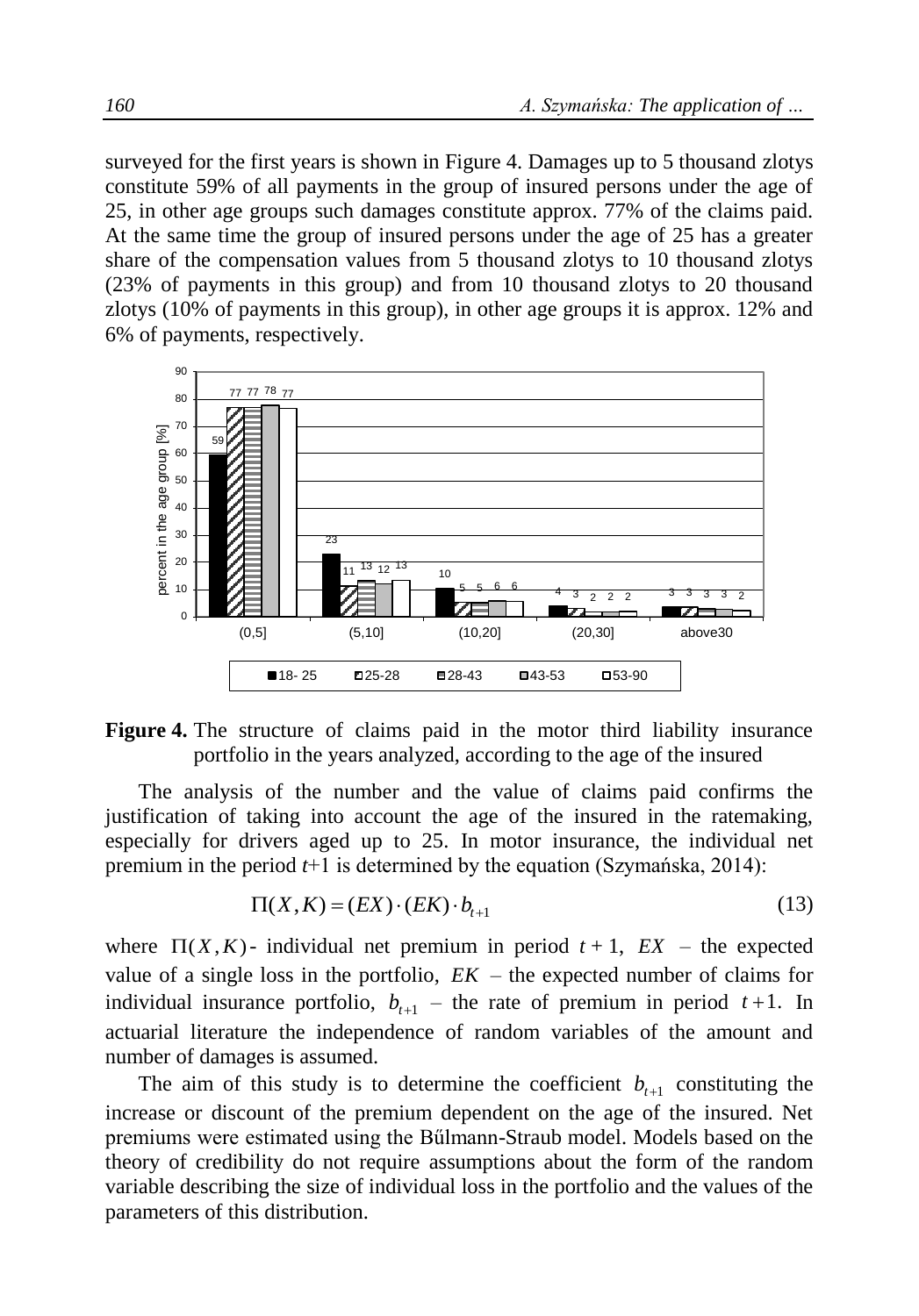The credibility premium is determined by multiplying the expected value of the estimated payments by the Bűlmann-Straub model in particular age groups of the insured (based on data from Table 4), and the expected number of claims is also estimated based on the Bűlmann-Straub model (see the data in Table 6). Two cases were considered: when the contribution of the credibility is a heterogeneous or homogeneous predictor of the net premium. Tables 5 and 7 show the results of the estimation. Premium rates  $\binom{n}{i}$  *b*<sub>*t*+1</sub> and  $\binom{n}{i}$  *i*<sub>*t*</sub> in different age groups were calculated as the ratio of the credibility premiums in a given age group and the credibility premium in the portfolio:

$$
i_{t+1} = \frac{\widetilde{m}_i \cdot {}^K \widetilde{m}_i}{\widetilde{m}_{port} \cdot {}^K \widetilde{m}_{port}} \cdot 100\%
$$
\n(14)

$$
i b_{t+1}^* = \frac{\widetilde{m}_i^* \cdot {^K \widetilde{m}_i^*}}{\widetilde{m}_{port}^* \cdot {^K \widetilde{m}_{port}^*}} \cdot 100\%
$$
\n(15)

The value of the credibility premiums, premium rates and net premiums is presented in Table 8.

|                    | $j$ (year) |                 |          |            |          |                 |          |                 |  |  |  |
|--------------------|------------|-----------------|----------|------------|----------|-----------------|----------|-----------------|--|--|--|
| $i$ (age<br>group) | 1          |                 | 2        |            |          | 3               |          | 4               |  |  |  |
|                    | $X_{ij}$   | $W_{ij}$<br>[%] | $X_{ij}$ | Wij<br>[%] | $X_{ij}$ | $W_{ij}$<br>[%] | $X_{ij}$ | $W_{ij}$<br>[%] |  |  |  |
| 1                  | 8.12571    | 2.27            | 8.30120  | 2.21       | 7.45528  | 2.50            | 7.37585  | 2.03            |  |  |  |
| 2                  | 6.26419    | 2.98            | 6.36364  | 2.92       | 7.08891  | 3.51            | 5.65085  | 2.84            |  |  |  |
| 3                  | 5.66982    | 42.55           | 6.06428  | 43.27      | 5.81042  | 43.23           | 5.04389  | 43.28           |  |  |  |
| $\overline{4}$     | 5.72357    | 29.01           | 5.74814  | 27.34      | 5.93312  | 25.60           | 5.24798  | 24.84           |  |  |  |
| 5                  | 5.66751    | 23.20           | 5.44195  | 24.26      | 5.35467  | 25.17           | 5.04204  | 27.00           |  |  |  |

**Table 4.** The average value of compensation paid [thousand zlotys] in the portfolio according to the age of the insured in the years analyzed

 $X_{ii}$  – the average value of claim paid in *i*-th group in period *j* [thousand zlotys],

 $w_{ij}$  – the share of policies in *i*-th group of the portfolio in period *j* [%],

1 – group of the insured at the age of  $18-25$ , 2 – group of insured at the age of 25-28,  $3$  – group of insured at the age of 28-43,  $4$  – group of insured at the age of 43-53,  $5 -$  group of insured at the age of 53-90.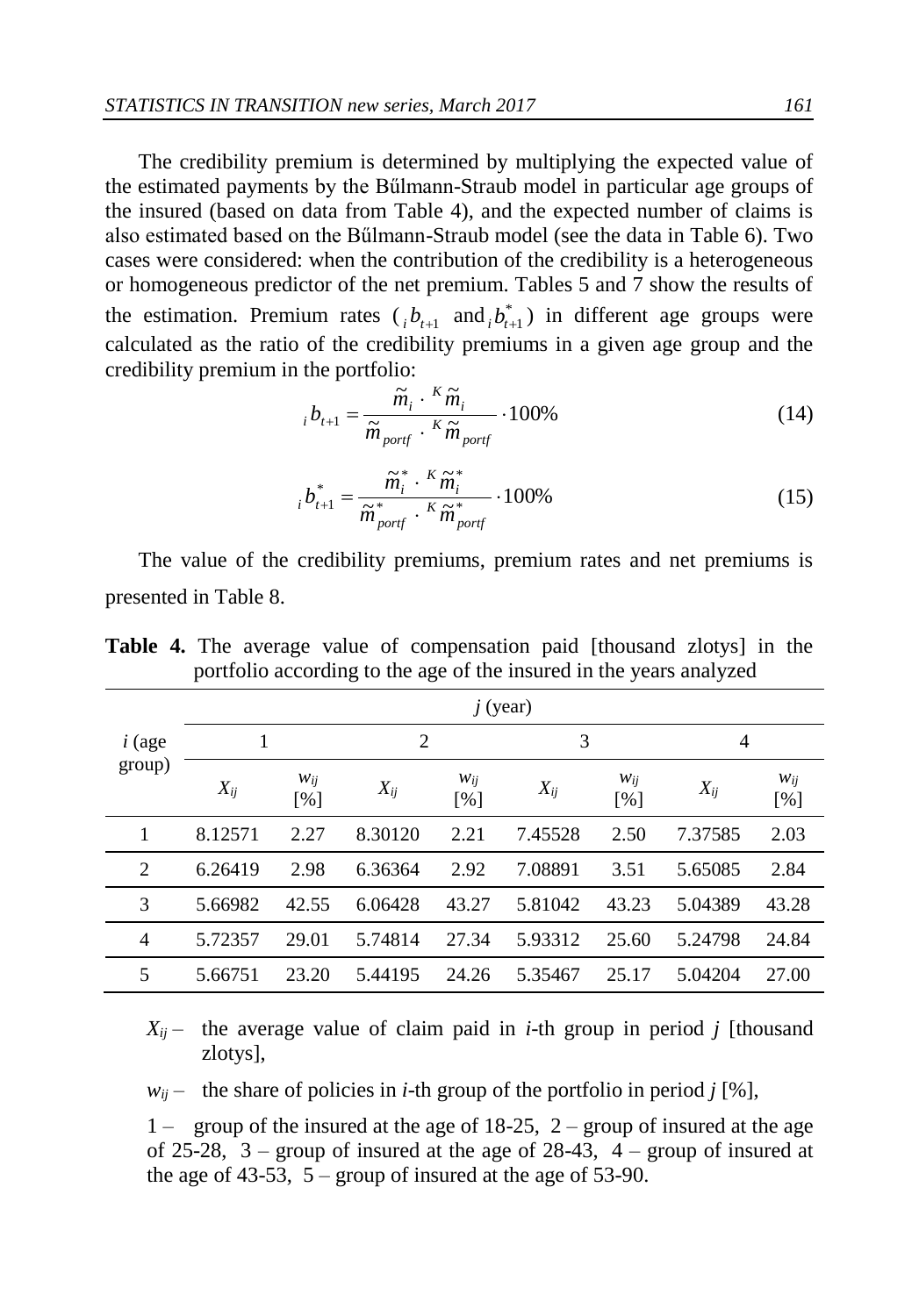|                | $\alpha$ commution critics according to age groups |                 |                     |           |         |  |  |  |  |  |  |
|----------------|----------------------------------------------------|-----------------|---------------------|-----------|---------|--|--|--|--|--|--|
| i              | $Z_i$                                              | $\tilde{m}_i^*$ | $\widetilde{m}_{i}$ | $MSE_i^*$ | $MSE_i$ |  |  |  |  |  |  |
|                | 0.34                                               | 6.51136         | 6.35357             | 0.13214   | 0.11071 |  |  |  |  |  |  |
| $\mathfrak{D}$ | 0.42                                               | 6.11444         | 5.97458             | 0.11497   | 0.09814 |  |  |  |  |  |  |
| 3              | 0.91                                               | 5.65019         | 5.62833             | 0.01575   | 0.01534 |  |  |  |  |  |  |
| 4              | 0.86                                               | 5.70044         | 5.66652             | 0.02479   | 0.02380 |  |  |  |  |  |  |
| 5              | 0.85                                               | 5.40268         | 5.36751             | 0.02575   | 0.02468 |  |  |  |  |  |  |

**Table 5.** Coefficients of credibility, credibility premium [thousand zlotys] and estimation errors according to age groups

**Table 6.** The average number of claims in the portfolio according to the age of the insured in the years analyzed

| $i$ (age | $j$ (year) |          |                |          |          |          |          |          |  |  |  |
|----------|------------|----------|----------------|----------|----------|----------|----------|----------|--|--|--|
| group)   | 1          |          | $\overline{2}$ |          |          | 3        |          | 4        |  |  |  |
|          | $K_{ij}$   | $W_{ij}$ | $K_{ij}$       | $W_{ij}$ | $K_{ij}$ | $W_{ij}$ | $K_{ij}$ | $W_{ij}$ |  |  |  |
| 1        | 0.0743     | 1.3503   | 0.0816         | 1.1758   | 0.0785   | 1.4411   | 0.0750   | 1.0672   |  |  |  |
| 2        | 0.0477     | 2.6899   | 0.0494         | 2.5524   | 0.0524   | 3.0457   | 0.0510   | 2.1292   |  |  |  |
| 3        | 0.0425     | 43.3790  | 0.0418         | 44.1724  | 0.0432   | 44.4100  | 0.0369   | 44.1626  |  |  |  |
| 4        | 0.0442     | 28.2170  | 0.0437         | 26.6672  | 0.0461   | 24.9408  | 0.0386   | 24.2452  |  |  |  |
| 5        | 0.0411     | 24.3638  | 0.0406         | 25.4321  | 0.0430   | 26.1624  | 0.0358   | 28.3958  |  |  |  |

 $K_{ij}$  – the average number of claims in the *i*-th group in period *j*,

 $w_{ij}$  – the share of policies in *i*-th group of the portfolio in period *j* [%],

 $1$  – group of insured at the age of 18-25,  $2$  – group of insured at the age of 25-28,  $3 -$  group of insured at the age of 28-43,  $4 -$  group of insured at the age of 43-53, 5 – group of insured at the age of 53-90.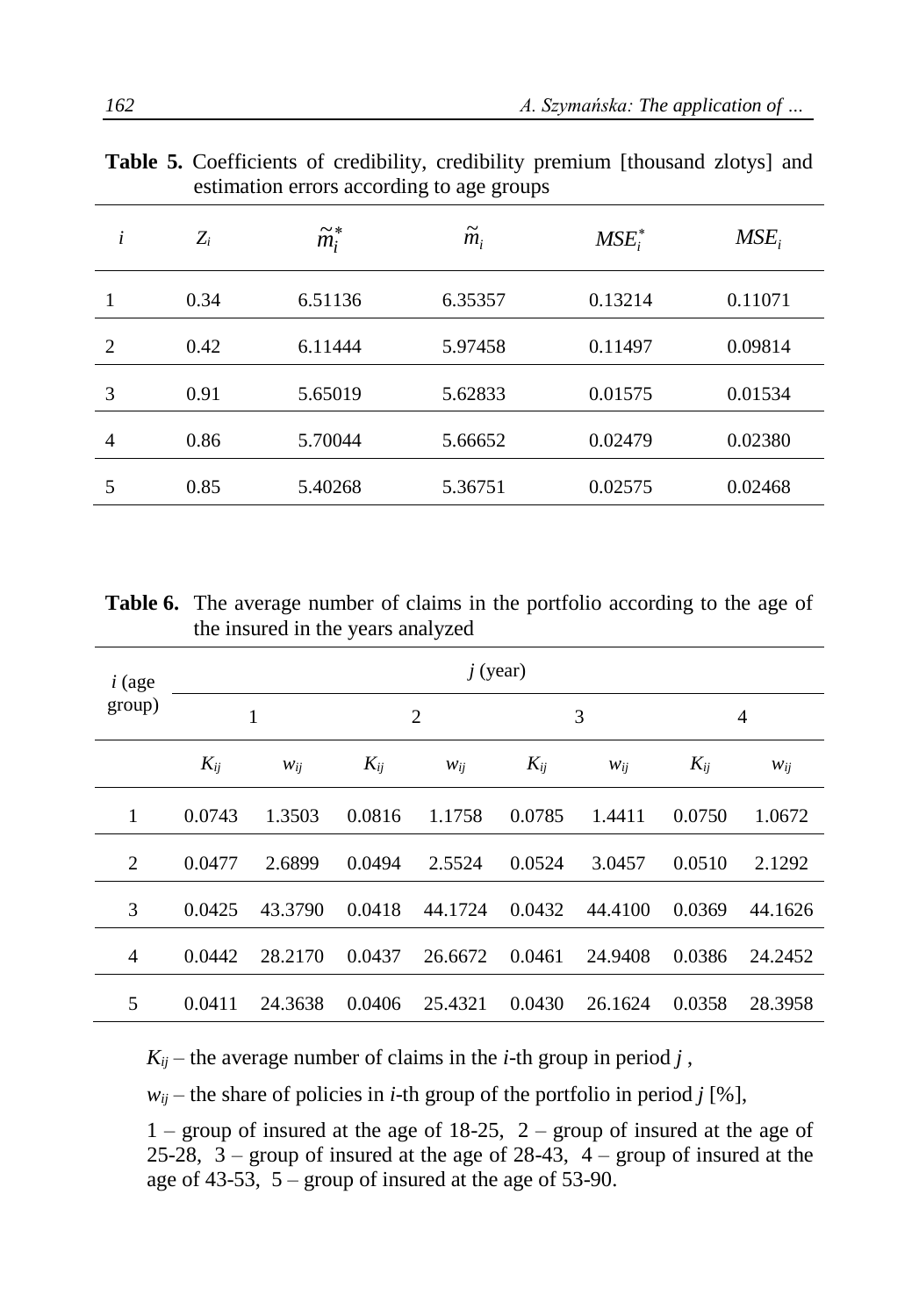Table 7. Coefficients of credibility, the number of damages estimated by means of the credibility method and estimation errors for age groups of the insured

| i | $Z_i$ | ${}^K\widetilde{m}_{i}^*$ | ${}^K\widetilde{m}_i$ | $MSE_i^*$ | $MSE_i$   |
|---|-------|---------------------------|-----------------------|-----------|-----------|
|   | 0.38  | 0.0582                    | 0.0554                | 0.0000192 | 0.0000164 |
| 2 | 0.56  | 0.0488                    | 0.0468                | 0.0000131 | 0.0000117 |
| 3 | 0.96  | 0.0411                    | 0.0409                | 0.0000012 | 0.0000012 |
| 4 | 0.93  | 0.0433                    | 0.0429                | 0.0000020 | 0.0000020 |
| 5 | 0.93  | 0.0403                    | 0.0399                | 0.0000019 | 0.0000019 |
|   |       |                           |                       |           |           |

Taking into account equations (13), (8) and (9), the value of the net premium was determined from the formulas:

$$
\Pi_i(X, K) = \widetilde{m}_i \cdot {}^K \widetilde{m}_i \cdot {}_{i} b_{t+1} \tag{16}
$$

$$
\Pi_i^*(X, K) = \widetilde{m}_i^* \cdot {}^K \widetilde{m}_i^* \cdot {}_{i} b_{t+1}^* \tag{17}
$$

The value of the credibility premiums, premium rates and net premiums is presented in Table 8.

| Age       | Credibility premium<br>[thousand zlotys]                       |                                                        |                   | Premium rates | Net premium<br><b>[PLN]</b> |              |  |
|-----------|----------------------------------------------------------------|--------------------------------------------------------|-------------------|---------------|-----------------------------|--------------|--|
| [years]   | $\widetilde{m}_{i}^{*}$ . <sup>K</sup> $\widetilde{m}_{i}^{*}$ | $\widetilde{m}_{i}$ . <sup>K</sup> $\widetilde{m}_{i}$ | $_{i}b_{t+1}^{*}$ | $_{i}b_{t+1}$ | $\Pi_i^*(X,K)$              | $\Pi_i(X,K)$ |  |
| 18-25     | 0.37867                                                        | 0.35186                                                | 1.3920            | 1.4931        | 527.13                      | 525.37       |  |
| $25 - 28$ | 0.29818                                                        | 0.27958                                                | 1.0961            | 1.1864        | 326.84                      | 331.69       |  |
| 28-43     | 0.23196                                                        | 0.22995                                                | 0.8527            | 0.9758        | 197.79                      | 224.38       |  |
| 43-53     | 0.24655                                                        | 0.24321                                                | 0.9063            | 1.0321        | 223.46                      | 251.00       |  |
| 53-90     | 0.21749                                                        | 0.21435                                                | 0.7995            | 0.9096        | 173.88                      | 194.97       |  |
| portfolio | 0.27203                                                        | 0.23565                                                | 1.0000            | 1.0000        | 272.03                      | 235.65       |  |

**Table 8.** Net premiums and contributions of net premiums according to the age of the insured.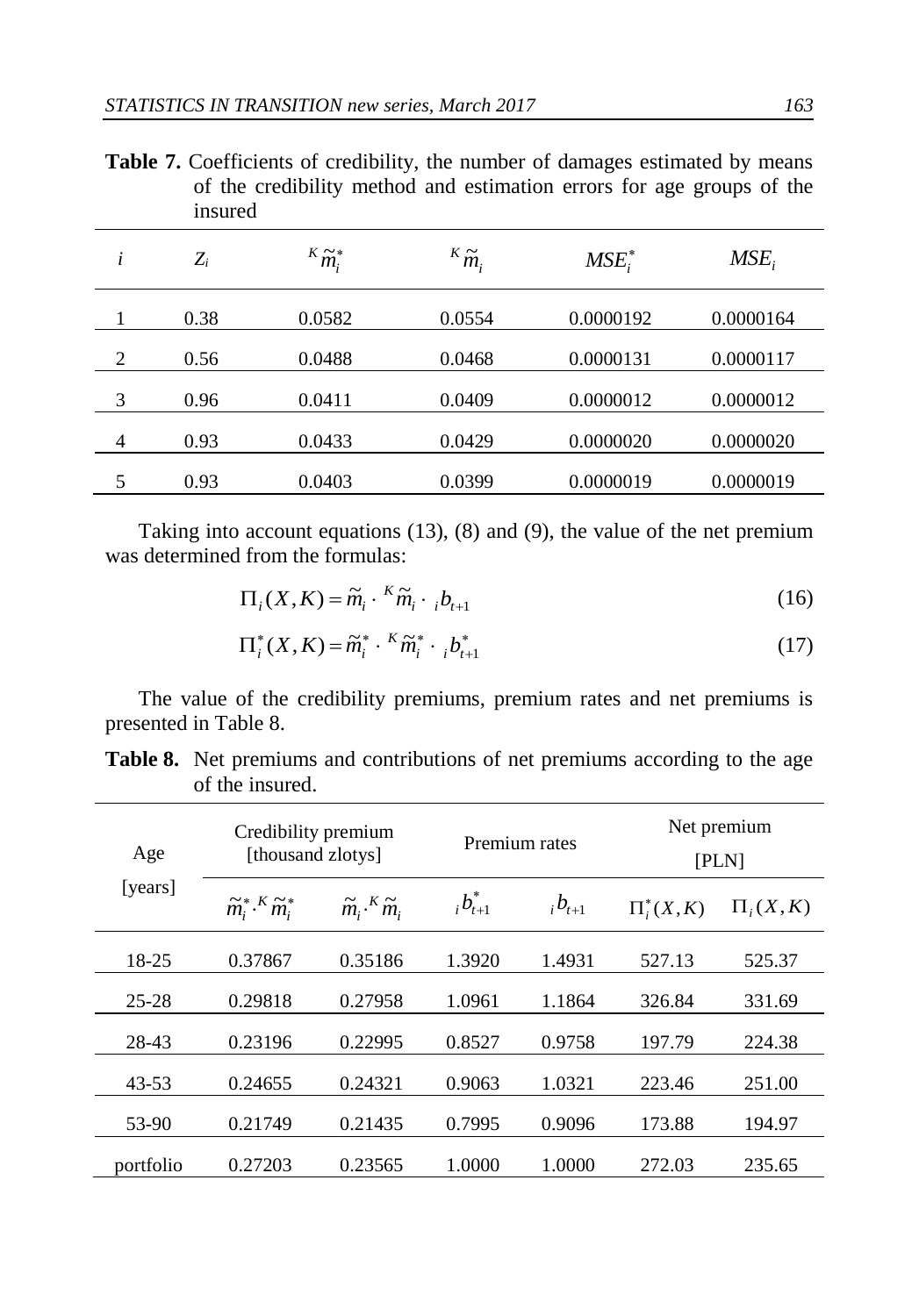## **4. Conclusions**

The analysis of the number and the value of claims paid in the analyzed portfolio justifies the use of the age of the insured as one of the ratemaking variables. Insured persons aged from 18 to 25 cause on average more damage per year with higher average value, and therefore should pay higher premiums. The estimation results indicate a contribution rate of between 140% and 150% of the basic premium. In the analyzed insurance company, in the years investigated, the insured under the age of 25 pay 300% of the basic premium if they buy insurance for the first time in this company, and 200% of the basic premium on the continuation of insurance. Also, people aged 25 to 28, cause on average more damage with the value slightly exceeding the average value. According to the estimation method, they should pay a contribution rate of 119%. In the insurance company analyzed, for drivers aged 25 to 28 who took out insurance for the first time in the company paying the rate of 170% of the basic premium, the rate on the continuation of insurance was 130% of the premium. Another group that should have raised contributions are the insured at the age from 43 to 53, according to estimates. Insured persons in this age group should pay premiums increased by 4%. In the studied company they were at a 10% rise in the premium unless they signed a declaration about not sharing a vehicle with any person aged up to 25. The study reveals that persons aged 28-43 and over 53 could have a small discount. However, in the analyzed insurance company there were no discounts due to the age of the insured. There was also no discount due to the time of the possession of a driving license.

#### **REFERENCES**

- BÜHLMANN, H., (1967). Experience Rating and Credibility, ASTIN Bulletin, 4 (3), pp. 199–207.
- BÜHLMANN, H., STRAUB, E., (1970). Glaubwürdigkeit für Schadensätze, Mitteilungen der Vereiningung scheizerischer Vesicherungsmathematiker, 1970, pp. 111–133.
- DAYKIN, C. D., PENTIÄINEN, T., PESONEN, M., (1994). Practical Risk Theory for Actuaries, Chapman & Hall, London.
- DENUIT, M., MARECHAL, X., PITREBOIS, S., WALHIN, J. F., (2007). Actuarial Modelling of Claim Counts. Risk classification, Credibility and Bonus-Malus Systems, J. Wiley & Sons, England.
- JASIULEWICZ, H., (2005). Teoria zaufania. Modele aktuarialne, Wydawnictwo AE im. Oskara Langego we Wrocławiu, Wrocław.